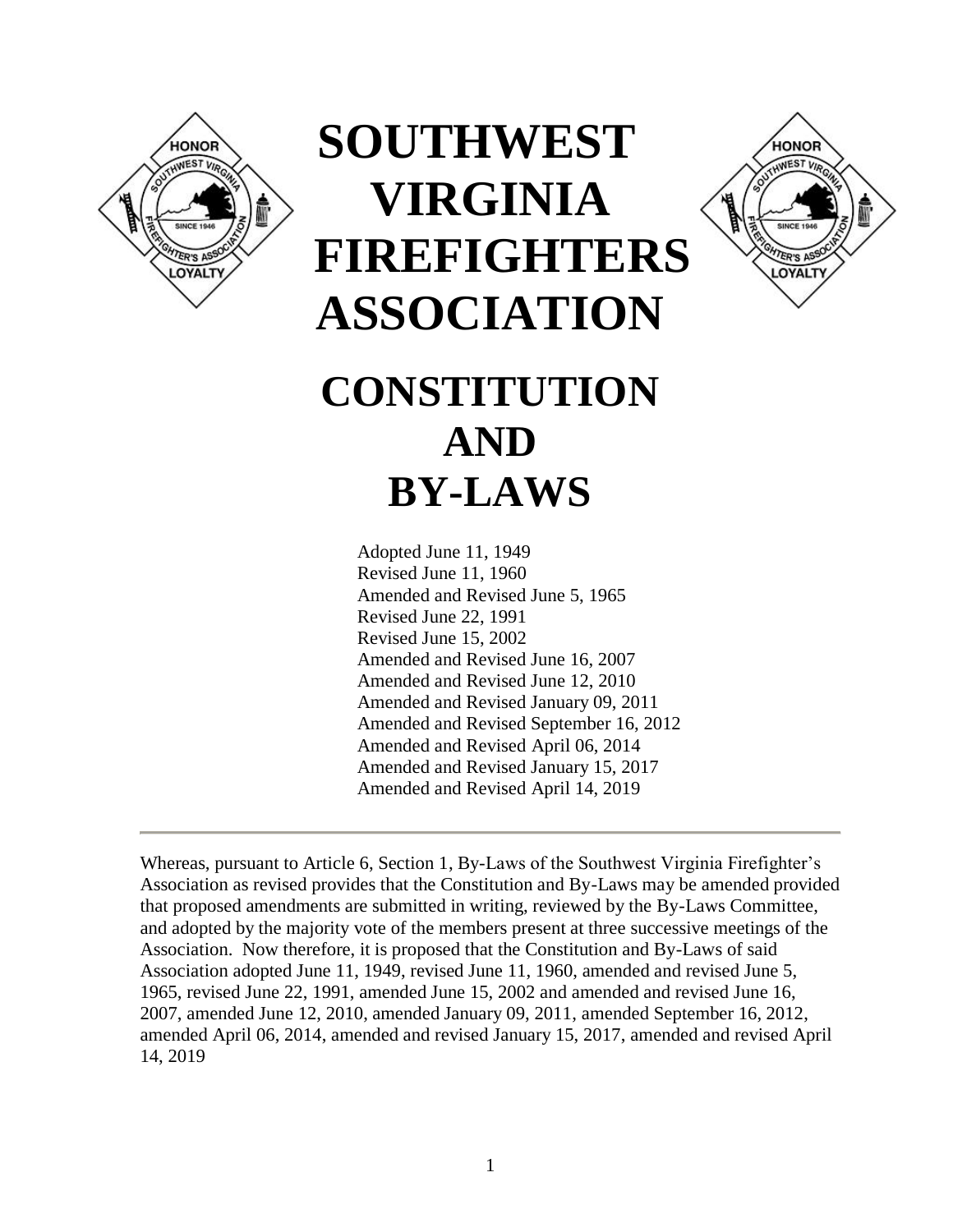#### **PREAMBLE**

The members of the Volunteer and Career Fire Departments serving the citizens of Southwest and its adjacent areas in the Commonwealth of Virginia, believing that they can thus promote good will among themselves and their departments**,** and increase the efficiency of their fire fighting methods, do hereby associate and bind themselves together in a common Association, and do ordain and establish the following Constitution for the government and regulations of their common affairs.

## **CONSTITUTION**

#### **ARTICLE 1**

#### **Name and Purpose**

**Section 1.** The Official name of this Association shall be "The Southwest Virginia Firefighter's Association Incorporated".

**Section 2.** The Association is formed and exists for the following purposes:

- (a) To coordinate the work of its members.
- (b) To disseminate knowledge of fire fighting methods and techniques.
- (c) To promote good will and devoted service to the citizens of the communities served by its members.

#### **ARTICLE 2 Membership**

**Section 1.** Any volunteer or career Fire Department or Company in active service in the area defined in the By-Laws of the Association shall be entitled to membership upon payment of such dues as may be prescribed, and all members or member departments and companies shall automatically be members of this Association. Honorary and associate memberships may be created by the Association in such cases, and upon such terms as the Association shall, at any regular meeting, prescribe.

**Section 2.** Any member Department or Company may be suspended or dropped from membership for non-payment of dues as provided by the By-Laws of this Association, and any member Department or Company, honorary member or Associate member may be suspended or dropped from membership for any other cause upon the affirmative vote of the majority of the members present.

#### **ARTICLE 3 Officers and Board of Directors**

**Section 1.** The Officers of this Association shall be a President, First Vice President, Second Vice- President, Secretary, Assistant Secretary, Treasurer, Assistant Treasurer, Chaplain, Convention Coordinator and Sergeant-at-Arms, who shall be elected by the Association to hold office for one year, with the exception of the Convention Coordinator who shall hold office for two years, or until the election of their successors, at the regular meeting of the Association held in June of each year.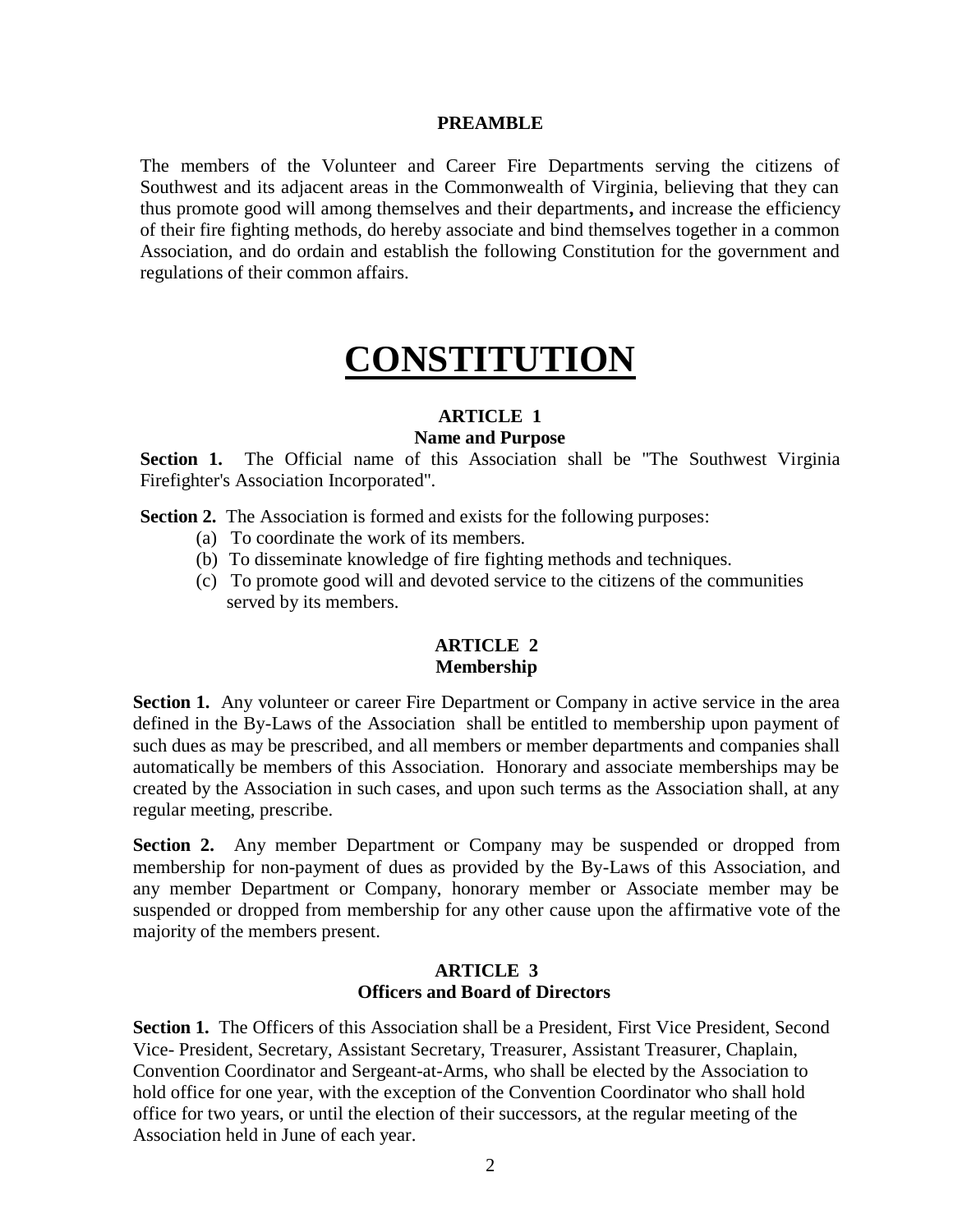**Section 2.** The Board of Directors shall consist of five (5) members elected at the regular meeting of the Association held in June of each year. Board of Director members may succeed themselves in Office. The Board of Directors shall keep minutes of any Board of Directors meetings and provide a copy to the Association Secretary to be included in the Association records.

**Section 3.** Should the office of President become vacant during its term, the First Vice-President shall become President for the unexpired term, and the Board of Directors shall appoint a Vice-President for the remainder of that term. Should a vacancy occur in any other office or on the Board of Directors during its term, the Board of Directors shall fill such vacancy for the unexpired term.

**Section 4.** All elections shall be by roll-call vote of all Departments or Companies present, and a majority of the votes cast shall be required for election

**Section 5.** The President shall preside at all meetings of the Association and of the Board of Directors and shall, decide all points of order, appoint all committees, and perform all functions normally appertaining to the office of President.

**Section 6.** The First Vice-President shall perform all functions of the President in his/her absence, and shall assist the President in the discharge of his/her duties.

**Section 7.** The Second Vice-President shall perform all functions of the President in his/her absence an absence of the First Vice President, and shall assist the President in the discharge of his/her duties.

**Section 8.** The Secretary shall keep in a book provided for that purpose a complete record of all proceedings of the Association and of the Board of Directors; he/she shall receive and answer all communication pertaining to the Association, keep records of membership and applications for membership collect and record funds and submit said funds to the Treasurer securing a receipt.

**Section 9.** The Assistant Secretary shall perform all functions of the Secretary in his/her absence, and shall assist the Secretary in the discharge of his/her duties. The Assistant Secretary shall be the Secretary of the Convention Committee and shall receive all monies from the Annual Convention, record funds and submit said funds to the Assistance Treasurer securing a receipt. Retain a copy of Convention Registration Forms and forward a copy to the Host Department.

**Section 10.** The Treasurer shall receive all funds collected from the Secretary, disburse funds counter-signed by the Secretary, and provide itemized statements of receipts and disbursements at each meeting.

**Section 11.** The Assistant Treasurer shall perform all functions of the Treasurer in his/her absence, and shall assist the Treasurer in the discharge of his/her duties. The Assistant Treasurer shall be the Treasurer of the Convention Committee and shall receive all funds collected from the Assistant Secretary, disburse funds counter-signed by the Assistant Secretary, and provide itemized statements of receipts and disbursements at each Committee meeting.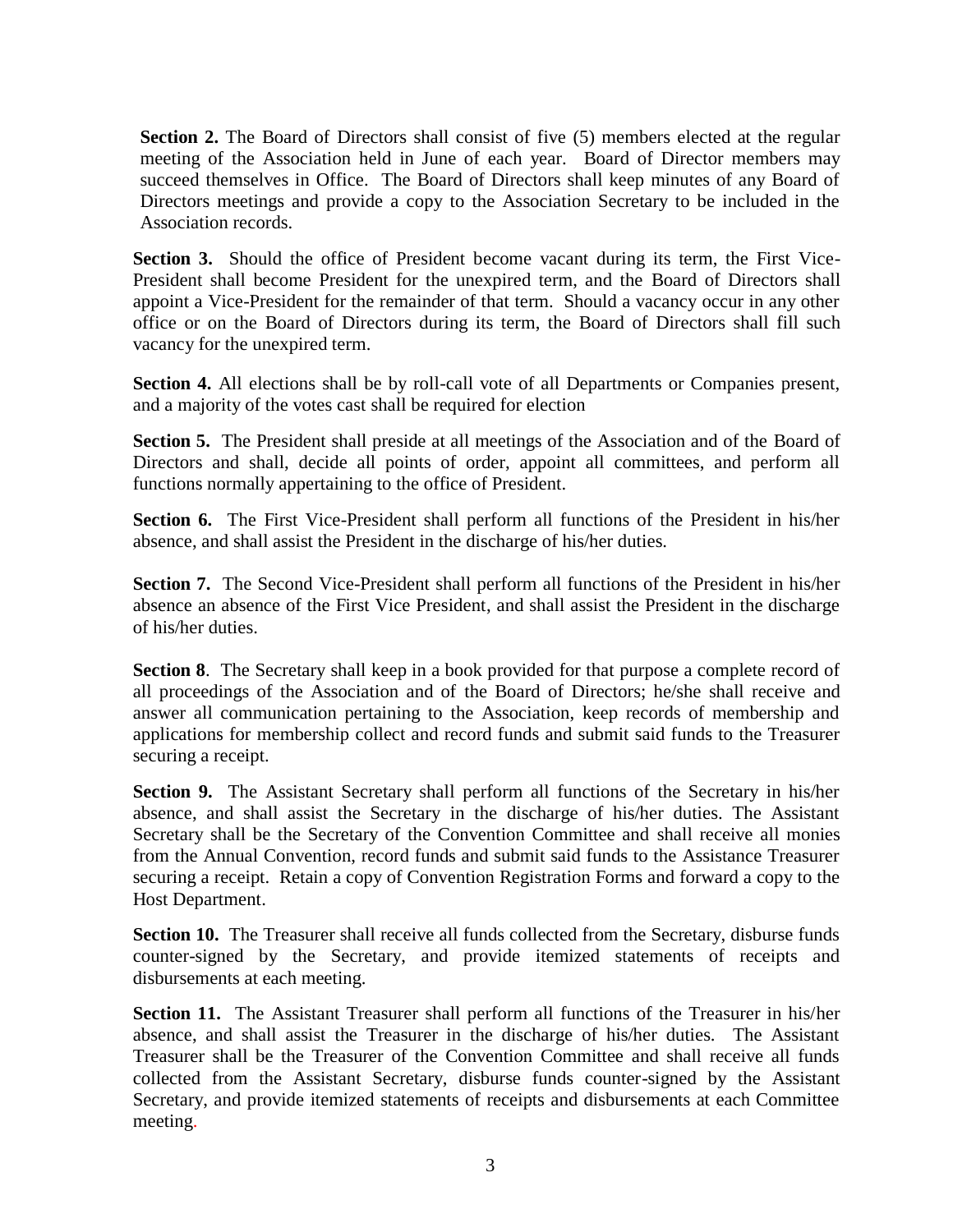**Section 12.** The Chaplain shall look after the spiritual and moral welfare of the Association.

**Section 13**. The Convention Coordinator shall be empowered to appoint and Chair the Convention Committee, whose purpose is that of planning and conducting the Annual Southwest Virginia Firefighters Association Convention. The Convention Committee shall include the sitting President. For identification only, sitting Presidents Department shall be considered the Host Department for the Convention.

**Section 14.** The Sergeant-at-Arms shall maintain order at all meetings of the Association, and shall perform such other functions as may be assigned by the President or Association.

Section 15. The Board of Directors is empowered to transact all business of the Association during the time between conventions, and shall look after the interests of the Association. A majority of the committee members present shall constitute a quorum.

#### **ARTICLE 4 Meetings**

**Section 1.** Regular meetings of the Association shall be held on dates to be prescribed from time-to-time by the By-Laws of the Association.

**Section 2.** In the absence of the President, the First Vice-President and the Second Vice-President at any meeting, a temporary presiding officer shall be elected from the members present.

**Section 3.** It shall be the duty of the Secretary to notify the member Departments or Companies of every regular meeting, by mailing notice thereof at least fourteen (14) days prior to such meeting.

**Section 4.** The President may call special meetings when he/she deems necessary, and shall be called upon request of the Board of Directors, or upon request of five member Departments or Companies, and notice thereof shall be given in accordance with the preceding section.

**Section 5.** Representatives from at least five member Departments or Companies in good standing shall constitute a quorum for the transaction of business at conventions or meetings.

**Section 6.** At all meetings of the Association and at the convention, each member Department or Company shall have three (3) votes. If any member Department or Company has less than three (3) persons, such persons as are present shall have the right to cast three (3) votes.

#### **ARTICLE 5 Dues**

**Section 1.** Each member Department or Company shall pay annually, in advance, to the secretary, dues in such amount as may be prescribed by the By-Laws of the Association, provided that the annual dues shall be in the same amount for each member Department or Company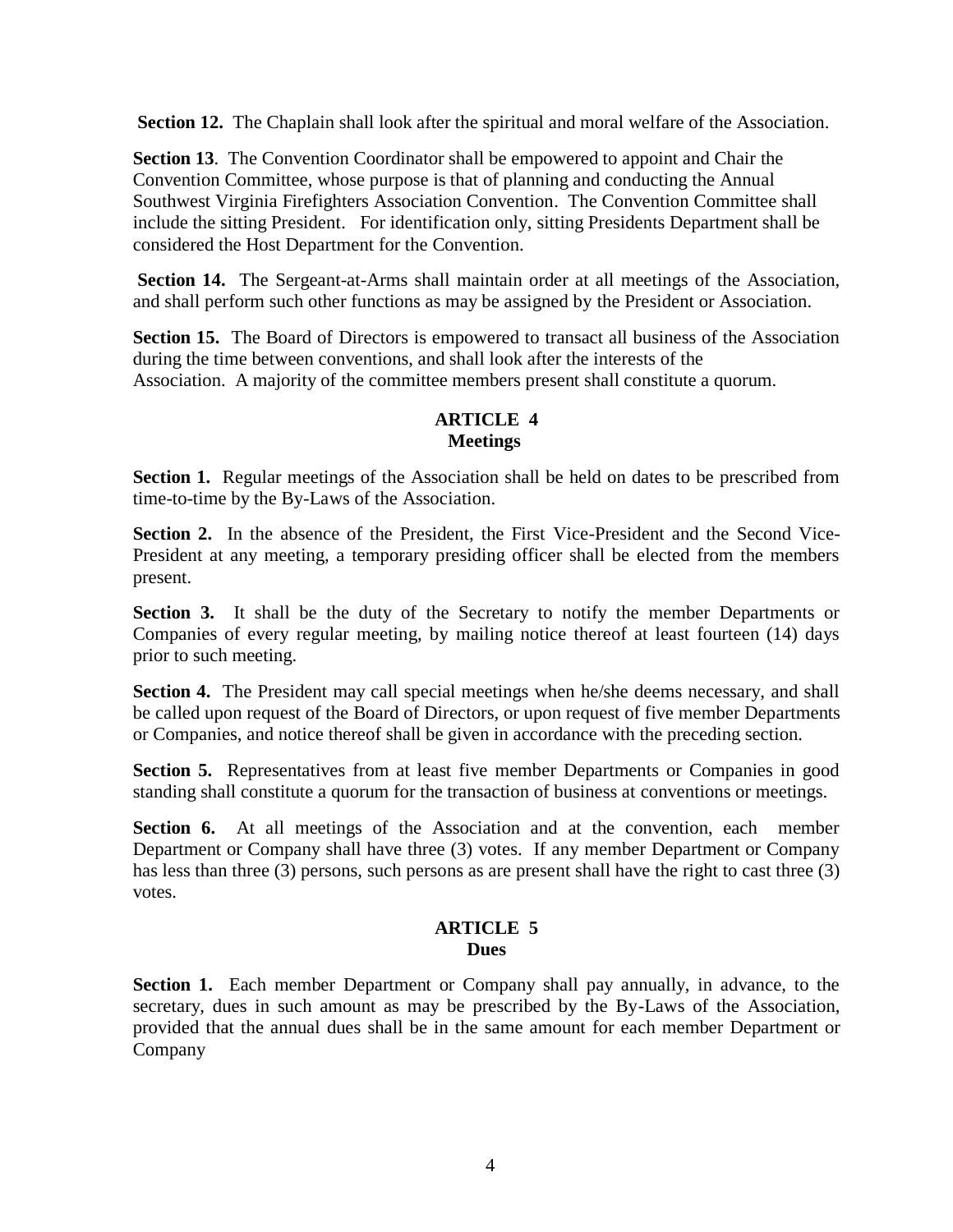#### **ARTICLE 6 By-Laws, Amendments, Miscellaneous**

**Section 1.** The Association shall adopt By-Laws defining the area in which Departments or Companies are eligible for membership, establishing the amount of annual membership dues, and setting the dates for the regular meetings of the Association and, may adopt such other By-Laws not in conflict with this Constitution as it shall from time-to-time see fit to enact. By-Laws may be adopted, amended, or repealed by presenting changes, in writing, to the By-Laws Committee, which will review for possible conflicts with the existing Constitution and By-Laws. The By-Laws Committee shall report its finding and recommendation at the next scheduled meeting of the Association. The proposed change may at that time be read and voted upon, following approval, the proposed changes shall be submitted to all member Departments, Companies and Industrial Brigades by mailing a copy thereof with the regular notice of the second of such meetings. After approval of the proposed changes at the second meeting, notice of the third and final reading will be included in the regular meeting minutes.

**Section 2.** This Constitution may be amended, by such amendments being presented in writing to the By-Laws Committee, which will review for possible conflicts with the existing Constitution and By-Laws. The By-Laws Committee shall report its finding and recommendation at the next scheduled meeting of the Association. The proposed change may at that time be read and voted upon, following approval, the proposed changes shall be submitted to all member Departments, Companies and Industrial Brigades by mailing a copy thereof with the regular notice of the second of such meetings. After approval of the proposed changes at the second meeting, notice of the third and final reading will be included in the regular meeting minutes.

**Section 3.** The term "Volunteer" as used in the expression "Volunteer Fire Department or Company" shall mean that 50% or more of the members of such shall be serving as unpaid volunteers.

### **BY-LAWS**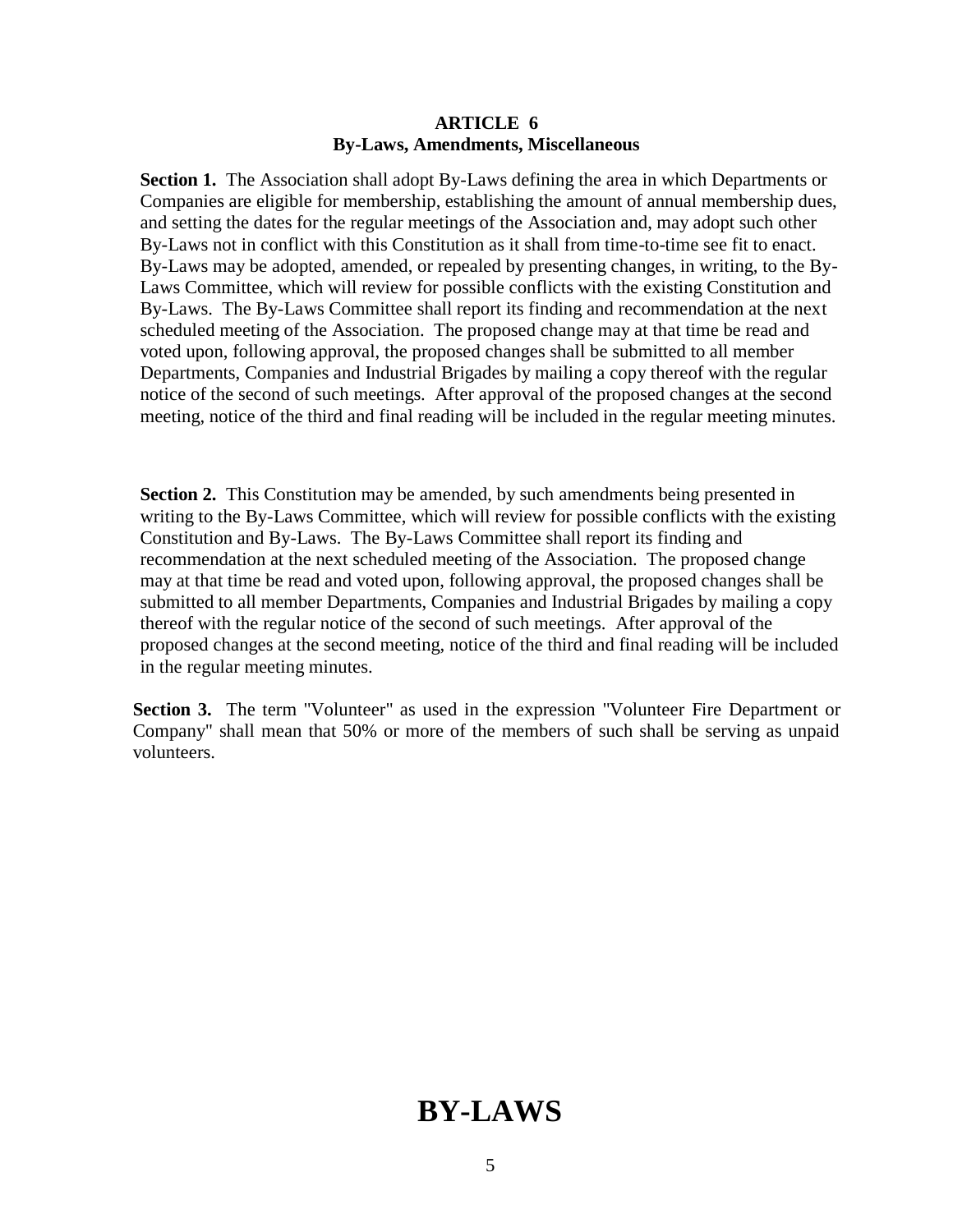#### **ARTICLE 1 Membership**

**Section 1.** Any volunteer or career Fire Department or Company in active service in Henry, Franklin, Roanoke, Craig or Alleghany counties, and those Counties, Towns, or Cities west thereof shall be entitled to membership upon approval by the Membership Committee, and upon payment of the prescribed dues. All persons that are members of such individual Departments or Companies shall automatically become members of this Association.

**Section 2.** Honorary membership may be conferred upon individuals upon the majority vote of the members of the Board of Directors and the Membership Committee.

**Section 3.** The Association shall recognize associate memberships and the dues shall be set forth by the Executive Committee and payable annually in advance. Ladies/Spouses Auxiliary Units holding credentials approved by the Membership Committee shall be entitled to Associate Membership. Honorary and associate membership shall not vest the holder thereof with voting privileges.

**Section 4.** Any member department, company or industrial brigade which shall have failed to pay its annual dues on or before the  $31<sup>st</sup>$  of May of each year for which such dues are payable shall be dropped from the membership rolls of the Association. No department, company, industrial brigade or associate member so dropped will be entitled to a year free membership and may not be reinstated until its dues for the year in which it seeks reinstatement has paid in full.

#### **ARTICLE 2 Meetings**

**Section 1.** Regular meetings of the Association shall be held in September, January, April, June, or as so ordered by the President. Meetings shall be held at a date, time and location, mutually agreed upon and designated in the Secretary's notice of meetings.

#### **ARTICLE 3 Dues**

Section 1. Each department, company or industrial brigades shall be assessed dues in advance as set forth by the Board of Directors. All new Departments or Companies organized within the year will receive one year's dues free. The dues assessed are to defray the expenses of the Association, said dues shall be paid to the Secretary who shall provide a receipt for the same and promptly forward all funds received by him/her to the Treasurer. The Treasurer shall promptly deposit it in the band and give his/her receipt to the secretary.

Section 2. The Secretary shall send out notices soon after January 1<sup>st</sup> that dues are now due.

Section 3. Upon payment of all dues to the secretary, the Secretary will furnish each department or company with a certificate of membership from the Association.

#### **ARTICLE 4 Committees**

Section 1. Standing committees of the Association shall consist of: Board of Directors, Legislative, Membership, Training, Welfare, By-Laws, Rules and Contests and Ways and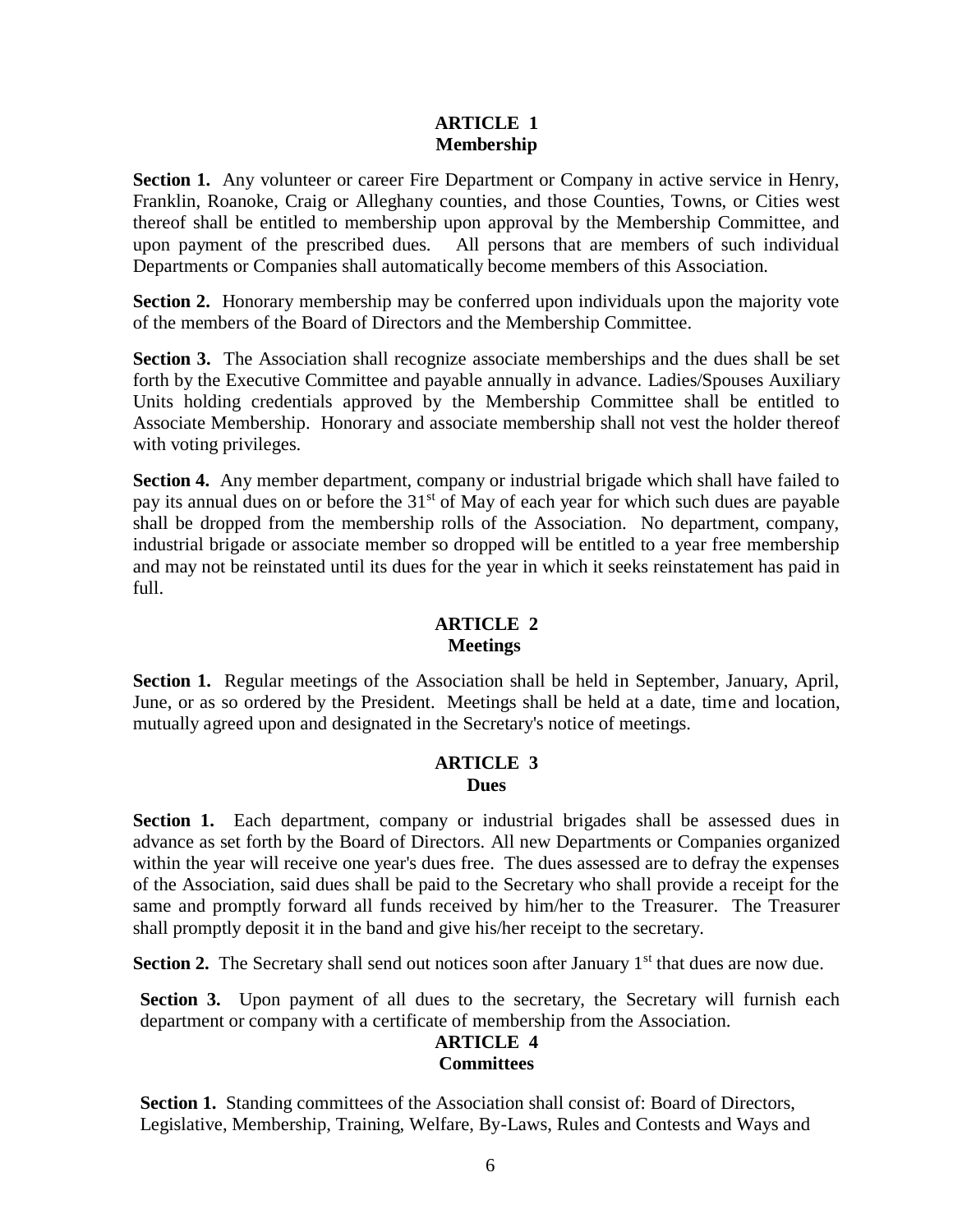Means. The Association in assembly or the Board of Directors may from time to time create and add committees. The President shall appoint the Chairperson and members of each committee.

**Section 2.** The various committees provided for in Section 1 of this Article shall perform such duties as may be delegated by the Board of Directors, President, or both. In addition thereto, the Training Committee shall promote, under auspices of the Board of Directors, any state training opportunities.

#### **ARTICLE 5 Expenditures of the Association**

Section 1. The members at a regular meeting, with the exception of the following, shall approve all expenditures made by the Association:

(a) The Association shall reimburse a Department or Company its expenses in hosting a regular meeting, not to exceed the sum of \$125.00.